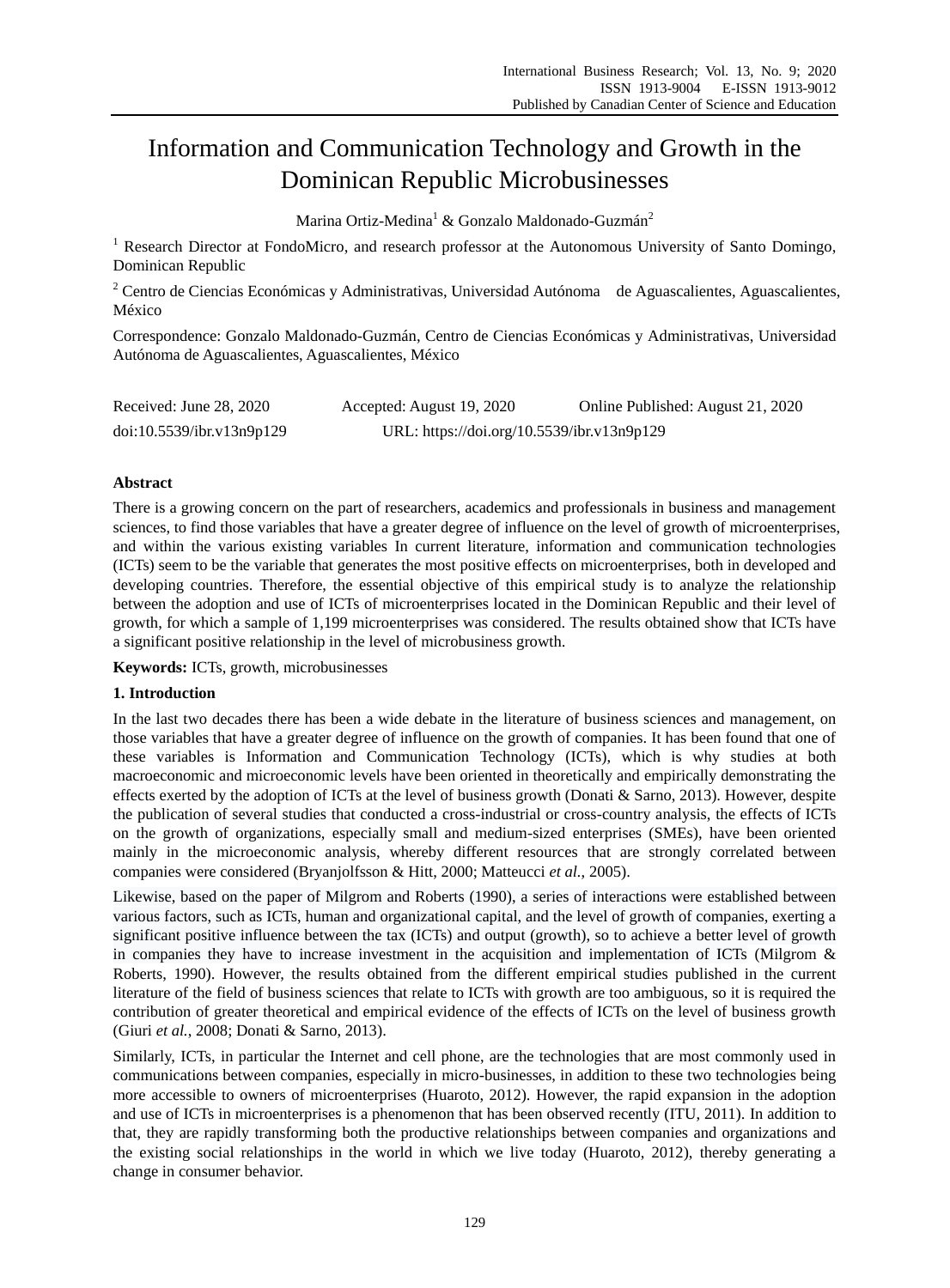Under this context, the main contribution of this paper is the analysis and discussion of the relationship between ICTs and the level of growth of microenterprises in a developing country, as in the case of the Dominican Republic, since that currently there are very few empirical studies published in the literature of business sciences and management that analyze these two important variables. The rest of the work has been organized as follows. In the second section, the theoretical framework and the previously published empirical studies are reviewed. The third section explains the work methodology, the sample and the variables used in the study. In the fourth section the results obtained are analyzed and, finally, in the fifth section the main conclusions and discussion of this work are presented.

#### **2. Method**

In the literature, SMEs are generally considered, among which it is customary to include microenterprises, as the heart of the economy of any country in the world, but mainly of developing countries in which they are the type of companies that generate the most jobs and, generally, are responsible for the growth of the economy and society (Beck *et al.*, 2005; Cravo *et al.*, 2012). One of the main aspects that exert a strong positive influence on the level of growth of SMEs is ICT (Marnewick, 2014), since the literature of business and management sciences considers that they do not only provide high value to organizations, but also allows them to achieve a better level of growth (Hu & Plant, 2001). Thus, ICTs facilitate the achievement of the goals and objectives of SMEs, an increase in the number of jobs and a higher level of growth, provided that ICTs are adopted and used in the management of their daily activities (Marnewick, 2014).

Microenterprises play a fundamental role in the creation of jobs in the most marginalized and remote areas of cities, in which there is generally no other form of subsistence (Mbonyane, 2006), so the contribution that micro-businesses make in the generation of jobs in the economies of less developed countries, is universally recognized (SBP, 2013). However, there is very little empirical evidence of the adoption and use of ICTs by microenterprises, and the theoretical and empirical evidence of the adoption of any type of ICTs that allow them to improve their level of growth is even scarcer (Marnewick, 2014).

Despite this, there are several arguments against the adoption and use of ICTs by microenterprises, as some theoretical and empirical studies published in the current literature establish that micro-businesses are not able to adopt ICTs to their operational schemes (Marnewick, 2014). Likewise, there are also some theoretical and empirical studies in the literature of business and management sciences that have provided sufficient evidence to establish that ICTs provide a favorable opportunity for microenterprises to improve their efficiency and effectiveness, which can be translated in obtaining competitive advantages and a higher level of growth (Thong & Yap, 1995; Arendt, 2008).

In this sense, one of the first studies that provided this type of evidence was that developed in the rural micro-businesses of the United States of America in the late 1990s, in which it was concluded that microenterprises can only adopt and use ICTs, if they have the perception that ICTs will help them solve the main problems that organizations face, or to take advantage of growth opportunities offered by the market (Premkumar & Roberts, 1999). Some of the most important benefits achieved by micro-businesses that adopted and implemented ICTs in their daily activities were the reduction of response time to their customers, a significant increase in the speed of transactions, access to updated information and the reduction of errors in the capture of information (Premkumar & Roberts, 1999); but even with these benefits there is still a high percentage of micro-businesses that do not use ICTs.

Likewise, the most recent reports and international studies published in the current literature of business and management sciences, consider ICTs as a great opportunity for the growth and development of microenterprises from anywhere in the world, but especially from micro-businesses located in Latin America (ECLAC, 2008; UNCTAD, 2011; WEF, 2011; ITU, 2011). Thus, one of the technological tools of greater use by microenterprises is the Internet, since this type of ICT has allowed micro-businesses to have a significant reduction in their total transaction costs and, substantially improve their communication systems both with their suppliers as with their customers. This has allowed them to obtain various benefits and some of the most important are to add value to their products or services, have better training in business management systems and increase their relations with the State through e-government (Huaroto, 2012).

Therefore, the positive relationship between the adoption and use of ICTs with the level of growth of microenterprises has been studied, analyzed and discussed in different countries, from different sectors and for different types of ICT tools, guiding this type of study mainly in Europe. An example of this is the study conducted by Arvanitis (2005) in different European countries, or the study conducted by Giuri *et al.* (2008) in micro-businesses in Italy, or the most recent study by Donati and Sarno (2013) applied in micro-businesses in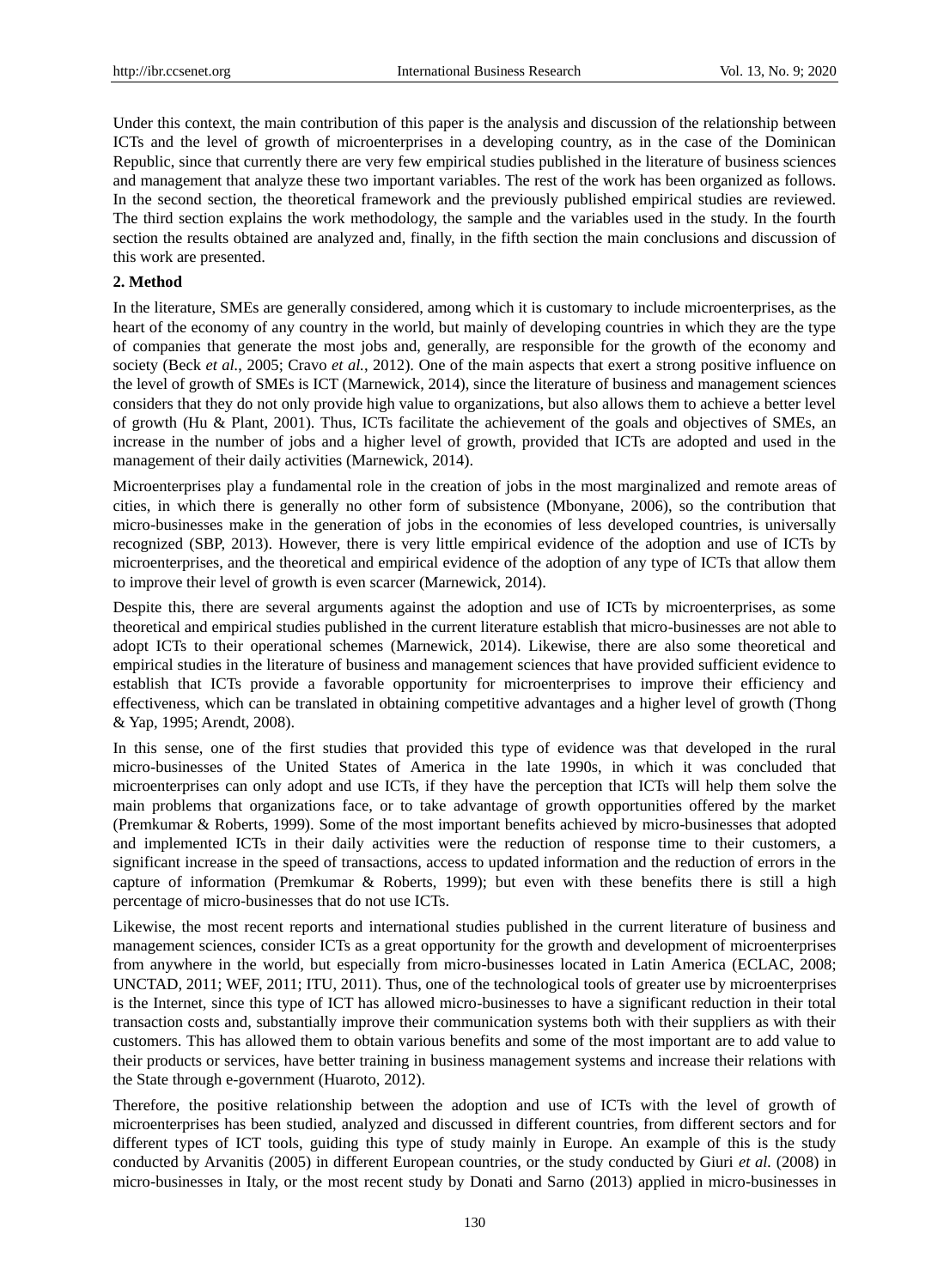Italy. However, empirical studies have not been published in the Dominican Republic or in any other country in Latin America that determine the existence or not of a significant positive relationship between the adoption and use of ICTs, or any of the tools of ICTs, with the level of growth of microenterprises, with the exception of the study prepared by Huaroto (2012) and applied in micro-businesses in Peru.

This demonstrates the low interest of researchers, academics and professionals in the field of computer science and business sciences and management, to address the relationship between ICTs and the growth of micro-businesses, as a high percentage of theoretical and empirical studies published in the current literature have not focused on microenterprises, but rather on large traditional companies and some SMEs in the technology sector (Thong & Yap, 1995; Premkumar & Roberts, 1999; Lucchetti & Sterlacchinni, 2004). Therefore, it is important to guide more theoretical and empirical studies that provide evidence and greater knowledge about the adoption of ICTs to achieve a higher level of growth and development of micro-businesses, mainly in developing countries (Marnewick, 2014).

The value of the SMEs sector, particularly microenterprises, is widely recognized in the economy of any country in the world, which is essential to achieve a higher level of growth in both developed and developing countries (Thurik & Wennekers, 2004; Hotho & Champion, 2011). Well, according to Mahembe (2011: 13) "the contribution that microenterprises have to the growth of the economy, to the generation of jobs and to the progress of society is widely valued and recognized, which is why micro-businesses are considered essential for achieve the growth and development of countries ". Proof of this is that the World Bank (2006) recognizes that microenterprises contribute, on average, with 39% of the generation of jobs worldwide.

In addition, Katz (2009) concluded that microenterprises that have decided to adopt and use ICTs have generally managed to significantly improve their level of growth and productivity compared to their main competitors. Therefore, the study conducted by Katz (2009) can be considered as one of the studies that encourage and motivate microenterprises to adopt and use ICTs to substantially improve their level of growth and development. For its part, Gi-Soon (2005) also considered that, in order to improve the decision-making process by micro-business managers, the adoption and use of ICTs are one of the best options, since these technological tools they allow more and better information to be accessed more quickly, and it can also save managers a lot of time and money in the search for information to make decisions.

Thus, recently there are more and more managers of microenterprises that rely on the technological tools of ICTs to be better informed about the situation of their micro-business and the market in which they participate, which allows them to make better decisions that lead to organizations significantly increase their level of growth and productivity (Huaroto, 2012). Even though a high percentage of this type of micro-businesses are not formally registered with government authorities, as they are usually small family businesses (such as corner grocery stores, coffee shops and dining rooms), various retail sales and home technical services, among others, need the adoption of ICTs to communicate with their customers and suppliers (Huaroto, 2012; Marnewick, 2014).

In this sense, for microenterprises, to achieve their growth objectives and to survive in the market in which they participate, they will require the adoption and use of ICTs (Marnewick, 2014), regardless of whether or not they are registered with government authorities. Therefore, ICTs have become an essential technological tool for these types of companies (Mitra, 2005), since ICTs not only reduce operating costs and increase the profit margin, but also significantly improve the internal processes of micro-businesses, communication systems with their customers and suppliers, growth and their supply chain (Kannabiran & Dharmalingam, 2012). In addition, ICTs can also help microenterprises to efficiently manage the organization, the resources they have, the production of their products and/or services and serve as support for the decision-making of their daily activities (Marnewick, 2014).

Additionally, various microenterprises generally adopt and use ICTs to significantly improve their efficiency and to respond as quickly as possible, to the pressures they have on the external environment of the businesses where they operate (Khalifa & Davison, 2006); but micro-businesses also commonly use ICTs to be technically more competent than their main competitors and, above all, to differentiate themselves from them (Marnewick, 2014). In addition, microenterprises usually do not adopt and use ICTs only to respond to the pressure of government administrative regulations, much less to the pressures of their internal and external resources, but rather micro-businesses make use of these technological tools because they are strongly motivated by the perception they have that it is through them that they will achieve a better level of growth of their business (Marnewick, 2014). Under this context and according to the information presented above, the following hypothesis can now be raised regarding the relationship between the adoption of ICTs and the level of growth of microenterprises:

#### *H1: The higher the level of adoption of ICTs, a greater level of growth of microenterprises is achieved.*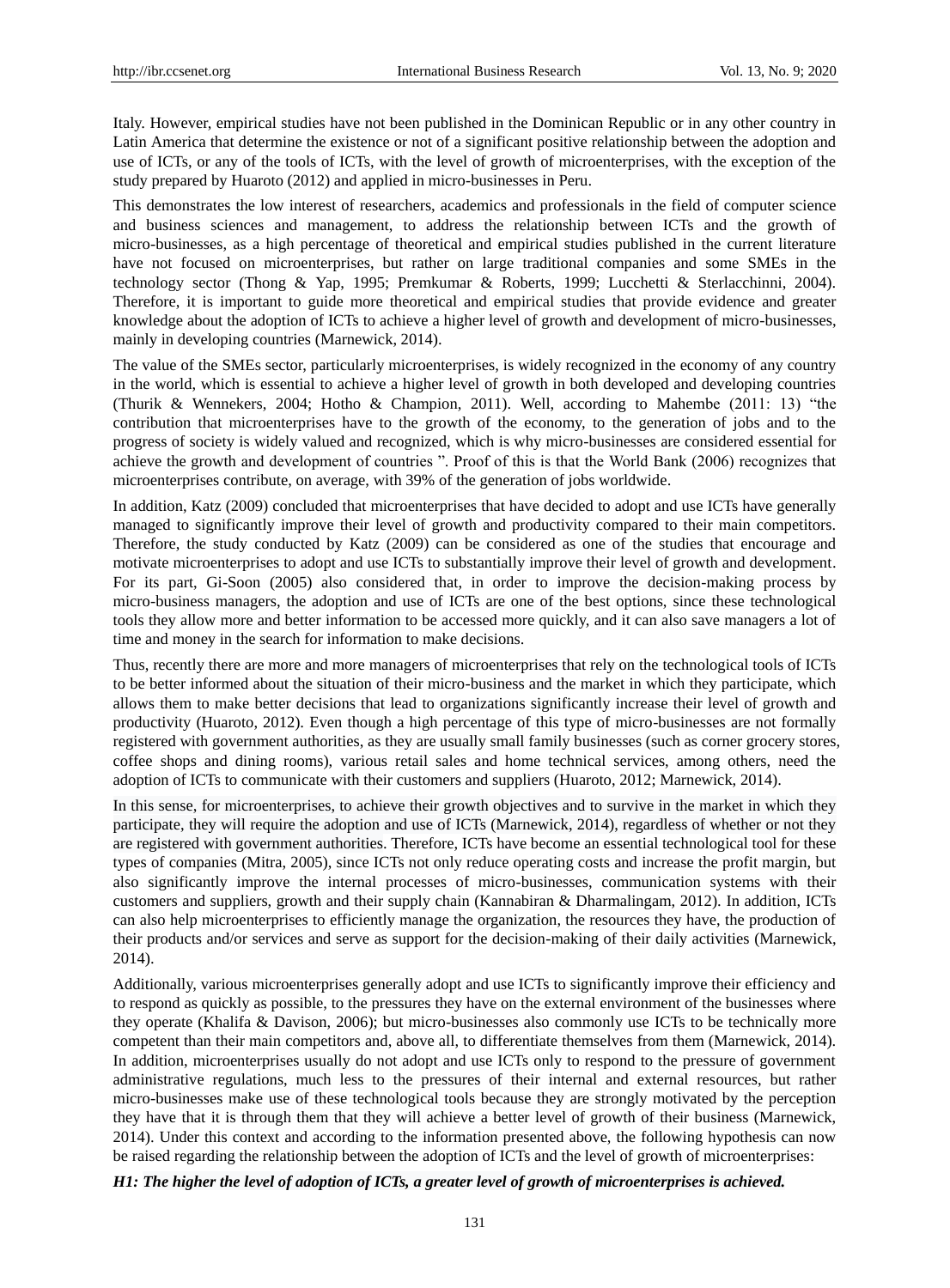In order to obtain the information that would give an answer to the hypothesis proposed in this empirical study, the 2013 FondoMicro Survey was considered as a frame of reference, which estimated the number of microenterprises in the Dominican Republic at just over 770 thousand (Ortiz, Cabal y Mena, 2014). The sample design for that study was 938 census segments, where 113,506 households and commercial establishments were visited to identify 15,536 microenterprises and obtain a margin of error of  $\pm$  5% at a 95% confidence level. The fieldwork was carried out through a personal survey addressed to the owner or manager of the microenterprise in a period between the first of March and July 15th, 2013. From this database, the information corresponding to the accumulation microenterprises was defined, defined as those units of production, commerce and services that have between 3 and 10 paid workers including the owner. Finally, 1,199 questionnaires were obtained with valid information regarding the ICT questions, which represents a margin of error of  $\pm 4.9\%$  with a confidence level of 95%.

Table 1. Research fact sheet

| Population             | 772,899 thousand microenterprises          |
|------------------------|--------------------------------------------|
| Localization           | Dominican Republic                         |
| Analysis Unit          | Microenterprises of 3 to 10 employees      |
| Sample size            | 1,199 enterprises                          |
| Sample error           | $\pm$ 4.9 for a level of confidence of 95% |
| Data collection period | March 1st to July $15th$ , 2013            |
| - - - -                |                                            |

Source: Self-made

#### *2.1 Dependent Variable*

Several authors establish that one of the best quantitative variables for measuring the growth of microenterprises is sales, so in this empirical study growth was measured through the average monthly sales made by this type of business in 2013 (Autio & Lumme, 1998; Ballow *et al.*, 2004; Salojärvi *et al.*, 2005; Linder, 2006; Carneiro, 2007; Kruger & Johnson, 2009). Similarly, to estimate the growth potential that microenterprises can achieve, the qualitative information provided by this type of business on their sales is commonly considered (Autio & Lumme, 1998), given that it is the entrepreneurs who report the sales amounts monthly in the period under study.

#### *2.2 Independent Variables*

To measure the degree of use of ICTs, the managers of the microenterprises interviewed were asked to indicate whether or not they had available in their business ( $1 = Yes$  y  $0 = No$ ):

- *1. Do you have a cell phone?*
- *2. Do you have a e-mail?*
- *3. Do you have a website?*

Based on the responses, the ICT variable was constructed through the sum of the affirmative questions, therefore having a nominal variable with a value of 0 to 3. This way of configuring the variable can be seen in Garc  $\hat{a}$ (2007) and García, Martínez, Maldonado *et al.* (2009). Likewise, two control variables (size and age of the companies) were used, since it is considered in the current literature that these variables can also have significant positive effects. These variables were organized as follows:

## *Size. This variable was measured through the total number of workers at the time of the survey in 2013, which included the owner if he worked in the microenterprise.*

*Age of Business: Measured through the number of years elapsed since the constitution or start of activity until the moment of the survey.*

## **3. Results**

To verify the hypothesis raised in this research work and verify, in this way, the level of influence of ICTs on the level of growth of the accumulation microenterprises of the Dominican Republic, a linear regression analysis was performed through the ordinary least squares (OLS), using the following model approach:

## $Growth_i = b_0 + b1$   $\cdot TICS_i + b_2$   $Size + b_3 Age + \varepsilon_i$

Where, Growth<sub>i</sub> represents the average monthly sales that the companies that participated in the research achieved. TICs<sup>i</sup> corresponds to the adoption and implementation of information and communication technologies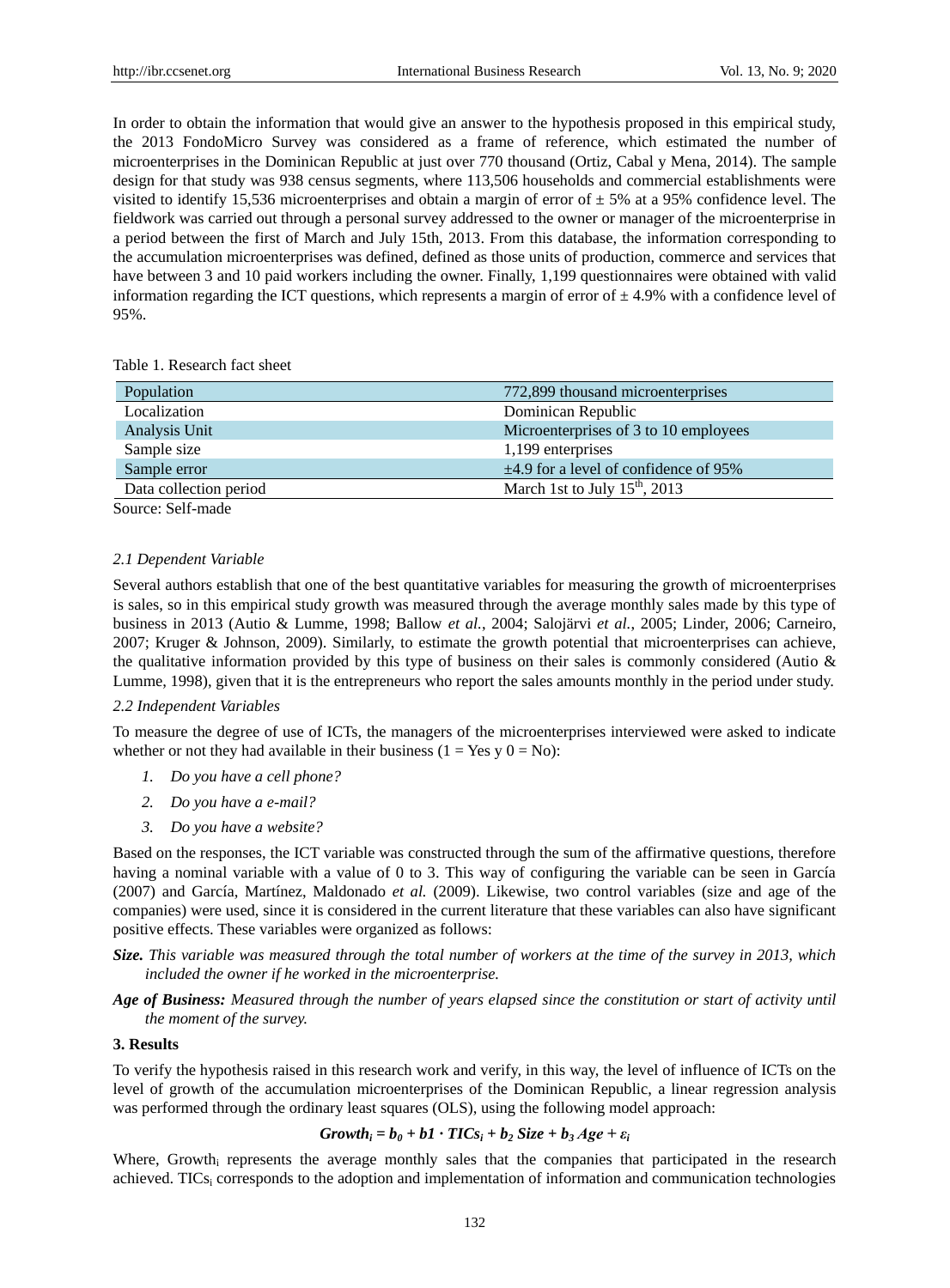by micro-enterprises in the Dominican Republic. *Size*, is the total number of employees at the time of the survey, and *Age* refers to the years of existence of the company. We estimate the model to know the results (see Table 2) and it is possible to observe that the independent variables have an inflation factor of variance (VIF) close to 1, so we discard the presence of multicollinearity.

| <b>Variables</b>                                                             | Growth     |  |  |
|------------------------------------------------------------------------------|------------|--|--|
| <b>ICTs</b>                                                                  | $0.122***$ |  |  |
|                                                                              | (4.241)    |  |  |
| <b>Size</b>                                                                  | $0.204***$ |  |  |
|                                                                              | (7.034)    |  |  |
|                                                                              | 0.012      |  |  |
| Age                                                                          | (0.414)    |  |  |
| Higher VIF                                                                   | 1.062      |  |  |
| F Value                                                                      | 27.365***  |  |  |
| $R^2$ Adjusted                                                               | 0.063      |  |  |
| Below each standardized coefficient, in brackets, t-student statistic value. |            |  |  |
| *= $p \le 0.1$ ; **= $p \le 0.05$ ; ***= $p \le 0.01$                        |            |  |  |

Table 2. Relationship between ICTs and the level of Growth  $(n = 1,199)$ 

Source: Self-Made

The results in Table 2 show that a greater use of ICTs in microenterprises positively and very significantly influences their level of growth (standardized coefficient  $= 0.122$  and  $p < 0.01$ ), which confirms the hypothesis of proposed in this paper. In addition, Size has a greater degree of influence (standardized coefficient  $= 0.204$ and  $p < 0.01$ ) in the growth of microenterprises. However, Age does not affect the level of growth of microenterprises, as it is not a statistically significant variable. The validity of the model is contrasted through the adjusted  $R^2$  that resulted in 0.063 and an F value of 27.365 ( $p < 0.01$ ). The independent variables have an inflation factor of variance (VIF) close to 1, so the presence of multicollinearity is ruled out.

## **4. Discussion**

The results obtained from this empirical study allow us to conclude in two substantial aspects. On the one hand, microenterprises not only in the Dominican Republic but in most Latin American countries, generally underutilize the ICTs they possess, that is, they have an Internet connection but instead of using it for promotion and/or selling their products or services, they commonly only use the Internet as email. Therefore, it is possible to conclude that to achieve maximum use and use of the ICTs that the micro-businesses located in the Dominican Republic possess, managers and/or owners have to participate in the courses or workshops offered by business chambers, non-profit organizations profit and government agencies in order to improve knowledge and skills in the use of these important technological tools.

On the other hand, there is theoretical and empirical evidence in the current literature of business and management sciences, that not all microenterprises manage to remain in the market, that is, a high percentage of microenterprises that open up have to close their business activities in less than one year, and they disappear from the market as fast as they appear. Therefore, it is possible to conclude that in order for microenterprises to be more likely to remain in the market in which they currently participate, one of the substantial activities that could support them to achieve this goal is the adoption of ICTs, since an adequate using this type of technological tools could not only generate a permanence in the market but also obtain a higher level of growth.

In this sense, it is possible to conclude, in a general way, that the adoption and good use of ICTs allows microenterprises to achieve a higher level of business growth, which means that managers and/or owners of this type of organizations not only need to adopt and implement the use of ICTs within microenterprises, but also take full advantage of this type of technological tools in different business activities. Therefore, to achieve this maximum use, managers must send training to the personnel in charge of the use and management of ICTs so that they can enhance their use, both in management activities and in the different marketing activities.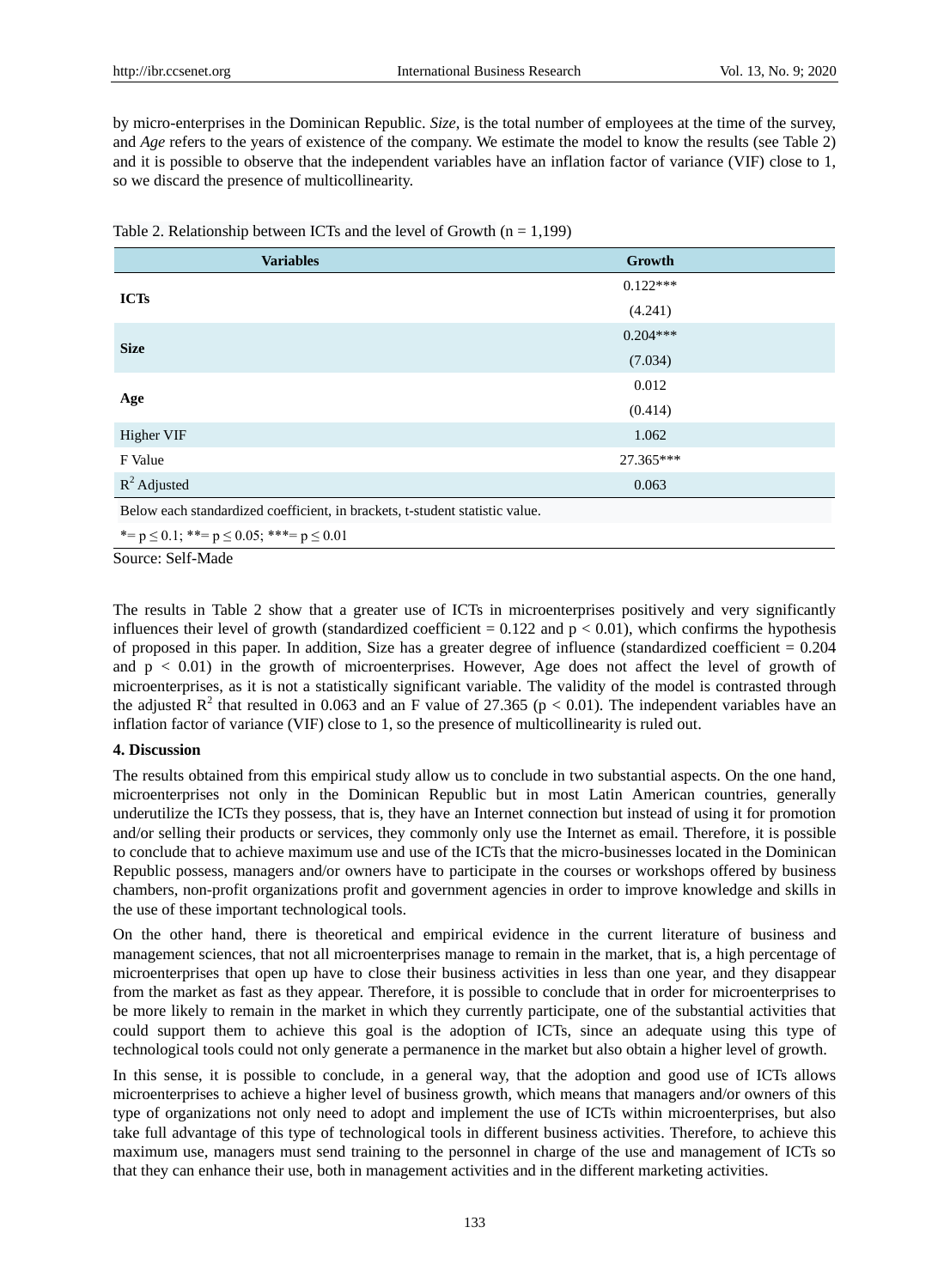Likewise, these results also have different implications that are important to establish, the first being the relevance of the use of the cell phone, email and the website as essential means that contribute to the growth of microenterprise sales, by which the research hypothesis raised in this study is confirmed. In addition, the adoption and efficient use of these communication tools has allowed microenterprises to generate a higher level of added value, both to the products and services offered in the market and in their relationship with customers, which could translate into business growth both in terms of sales and the number of workers, variables that are fundamental and highly significant for the growth and development of microenterprises.

Another of the implications of the results obtained is that related to mobile communication in the Dominican Republic, since it generally has a high impact on commercial and social relations, which facilitates the supply and acquisition of goods and services. For this reason, through a telephone call, for example, it is possible to receive almost any type of food products, or medicines, in the comfort of the home, since a high percentage of microenterprises that are dedicated to the sale of this type of products, such as grocery stores (grocery stores), restaurants, coffee shops and pharmacies, have adopted and implemented the strategy of home services to significantly increase sales of their products or services and, at the same time, generate closer ties with their customers.

Similarly, another of the implications is the importance of e-mail in microenterprises, since this technological tool is an effective means of connection to establish a more direct relationship with customers, thereby reducing negotiation time and avoiding the transfer to the microenterprise to obtain information on the different products and services offered by this type of organizations. In addition, the incorporation of the Internet to micro-enterprises in the Dominican Republic has allowed the opening of doors to a wider market, since through this medium they generally carry out different advertising and promotional activities of the products or services they offer, which gives them It has generated significant growth in its sales level to a large number of microenterprises.

A finally implication of the results obtained is that these results suggest that micro entrepreneurs must correctly incorporate the use and management of ICTs, since this could generate more and better competitive advantages and take advantage of the opportunities offered by the market in the which participate through the implementation of e-commerce activities, which would allow them not only to maintain a close relationship with customers that contribute to generating loyalty ties, but also to displace their main competitors in the market. Additionally, the managers and/or owners of the microenterprises must contribute to the correct execution of the activities of the correct implementation of the ICTs in all the functional areas of the microenterprises, as this could generate a differentiation from their other competitors with regarding the products and services they offer.

#### **References**

- Arendt, L. (2008). Barriers to ICT adoption in SMEs: How to bridge the digital divide? *Journal of Systems and Information Technology*, *10*(1), 93-108. https://doi.org/10.1108/13287260810897738
- Arvanitis, S. (2005). Computerization, workplace organization, skilled labour and firm productivity: Evidence from Swiss business sector. *Economics of Innovation and New Technology*, *14*(1), 225-249. https://doi.org/10.1080/1043859042000226257
- Auttio, E., & Lumme, A. (1998). Does the innovator role affect the perceived potential for growth? Analysis of four types of new, technology-based firms. *Technology Analysis & Strategic Management*, *10*(1), 41-54. https://doi.org/10.1080/09537329808524303
- Ballow, J. J., McCarthy, B., & Molnar, M. J. (2004). *New concepts in value-based management: TRS mapping and total economic profit*. Wellesley, MA: Accenture Institute for High Performance Business.
- Beck, T., Demirguc-Kunt, A., & Levine, R. (2005). SMEs, growth, and poverty: Cross-country evidence. *Journal of Economic Growth*, *10*(3), 199-229. https://doi.org/10.1007/s10887-005-3533-5
- Brynjolfsson, E., & Hitt, L. (2000). Beyond computation: Information technology, organizational transformation and business performance. *Quarterly Journal of Economic Perspectives*, *14*(1), 23-48. https://doi.org/10.1257/jep.14.4.23
- Carneiro, A. (2007). What is required for growth? *Business Strategy Series*, *8*(1), 51-57. https://doi.org/10.1108/17515630710686888
- Cravo, T., Gourlay, A., & Becker, B. (2012). SMEs and regional economic growth in Brazil. *Small Business Economics*, *38*(2), 217-230. https://doi.org/10.1007/s11187-010-9261-z
- Donati, C., & Sarno, D. (2013). The impact of ICT on productivity of Italian firms: Evaluation of the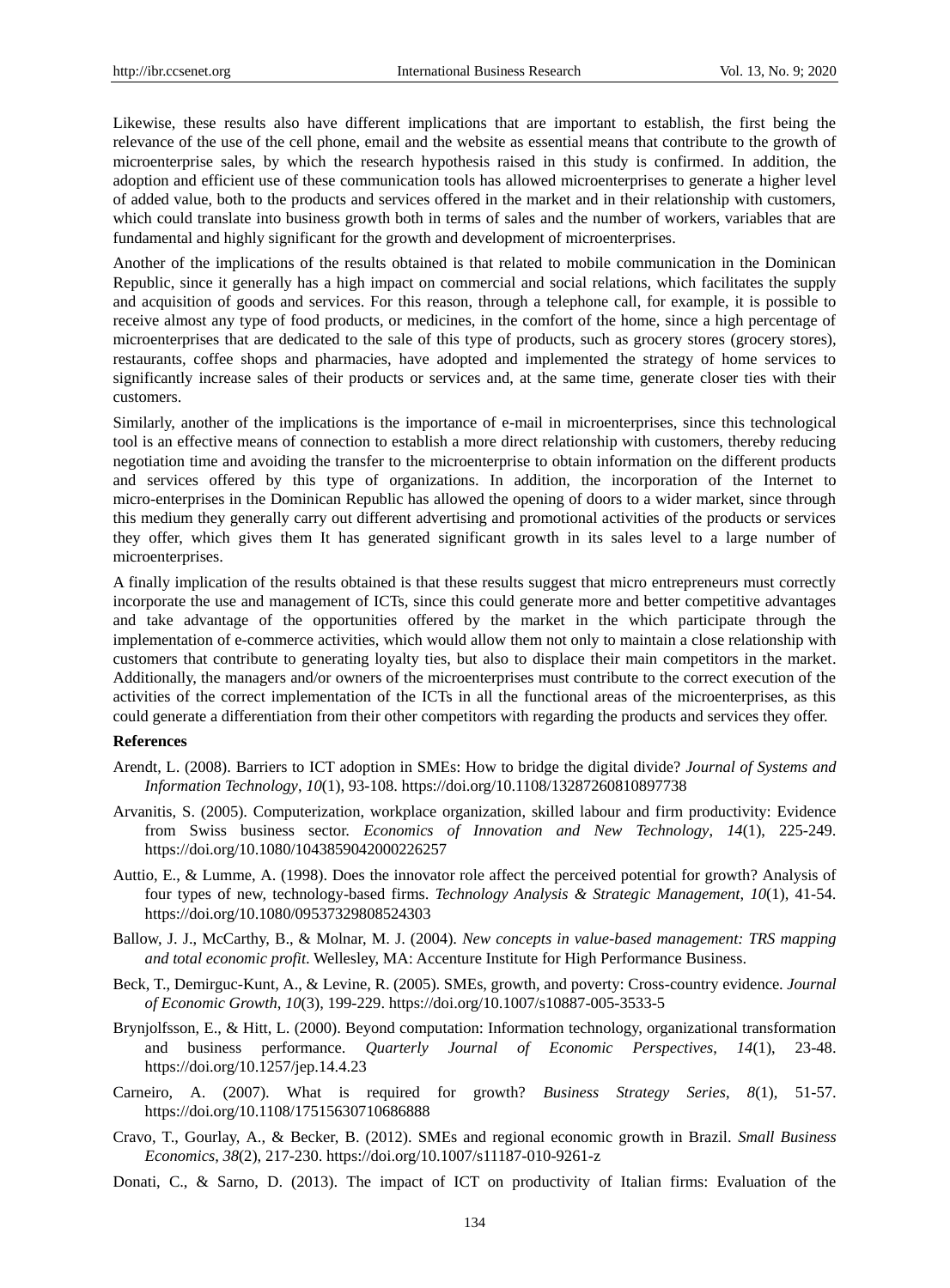micro-complementarity hypothesis. *Applied Economics Letters*, *20*(1), 349-352. https://doi.org/10.1080/13504851.2012.703309

- Economic Commission for Latin America and the Caribbean (ECLAC) (2008). *Information Societies in Latina America and the Caribbean: Development of Technologies and Technologies for Development*. Santiago de Chile: ECLAC.
- García, P. L. D, Martínez, S. M. C., & Maldonado, G. G. *et al.* (2009). *Innovación y Cultura Empresarial de la MiPyme del Estado de Aguascalientes*. México: Ed. Universidad Autónoma de Aguascalientes y Universidad Politécnica de Cartagena.
- García, P. L. D. (2007). Relación entre las TIC y la rentabilidad empresarial: Evidencia empírica. En *Las Competencias Profesionales Relacionadas con las TIC y el Espíritu Emprendedor*. Madrid: Ed. Ministerio de Educación y Ciencia, Secretar á General de Educación.
- Gi-Soon, S. (2005). *The Impact of Information and Communication Technologies (ICTs) on Rural Households: A Holistic Approach Applied to the Case of Lao People's Democratic Republic*. Jakarta: UNV/UNDP.
- Giuri, P., Torrisi, S., & Zinovyeva, N. (2008). ICT, skills and organizational change: Evidence from Italian manufacturing firms. *Industrial and Corporate Change*, *17*(1), 29-64. https://doi.org/10.1093/icc/dtm038
- Hotho, S., & Champion, K. (2011). Small businesses in the new creative industries: Innovation as a people management change. *Management Decision*, *49*(1), 29-54. https://doi.org/10.1108/00251741111094428
- Hu, Q., & Plant, R. (2001). An empirical study of the casual relationship between IT investment and firm performance. *Information Resources Management Journal*, *14*(3), 15-26. https://doi.org/10.4018/irmj.2001070102
- Huaroto, C. (2012). Use of the Internet and productivity of microbusinesses: Evidence from the Peruvian case (2007-2010). *Information Technologies & International Development*, *8*(4), 113-128.
- International Telecommunication Union (ITU) (2011). *Measuring the Information Society*. Geneva: ITU.
- Kannabiran, G., & Dharmalingam, P. (2012). Enablers and inhibitors of advanced information technologies adoption by SMEs: An empirical study of auto ancillaries in India. *Journal of Enterprise Information Management*, *25*(2), 186-209. https://doi.org/10.1108/17410391211204419
- Katz, R. (2009). *The Role of the ICT in Development Latin America's Proposal to the Current Economic Changes*. Madrid: Fundación Telefonica.
- Khalifa, M., & Davison, M. (2006). SME adoption of IT: The case of electronic trading systems. *IEEE Transactions on Engineering Management*, *53*(2), 275-284. https://doi.org/10.1109/TEM.2006.872251
- Kruger, C. J., & Johnson, R. D. (2009). Assessment of knowledge management growth: A South Africa perspective. *Aslib Proceedings: New Information Perspectives, 61*(6), 542-564. https://doi.org/10.1108/00012530911005517
- Linder, J. C. (2006). Does innovation drive profitable growth? New metrics for a complete picture. *Journal of Business Strategy*, *27*(5), 38-44. https://doi.org/10.1108/02756660610692699
- Lucchetti, R., & Sterlacchini, A. (2004). The adoption of ICT among SMEs: Evidence from an Italian survey. *Small Business Economics*, *23*(2), 151-168. https://doi.org/10.1023/B:SBEJ.0000027667.55821.53
- Mahembe, E. (2011). *Literature Review on Small and Medium Enterprises Access Credit and Support in South Africa*. South Africa: National Credit Regulator.
- Marnewick, C. (2014). Information and communications technology adoption amongst township micro and small business: The case of Soweto. *South African Journal of Information*, *16*(1), 1-12. https://doi.org/10.4102/sajim.v16i1.618
- Matteucci, N., O'Mahony, M., & Robinson, C. *et al.* (2005). Productivity, workplace performance and ICT: Industry and firm-level evidence for Europe and the US. *Scottish Journal of Political Economy*, *52*(1), 359-386. https://doi.org/10.1111/j.0036-9292.2005.00349.x
- Mbonyane, B. L. (2006). *An Explorations of Factors that Lead to Failure of Small Businesses in the Kagiso*. Pretoria: UNISA.
- Milgrom, P., & Roberts, J. (1990). The economics of modern manufacturing: Technology, strategy, and organization. *American Economic Review*, *80*(1), 511-528.